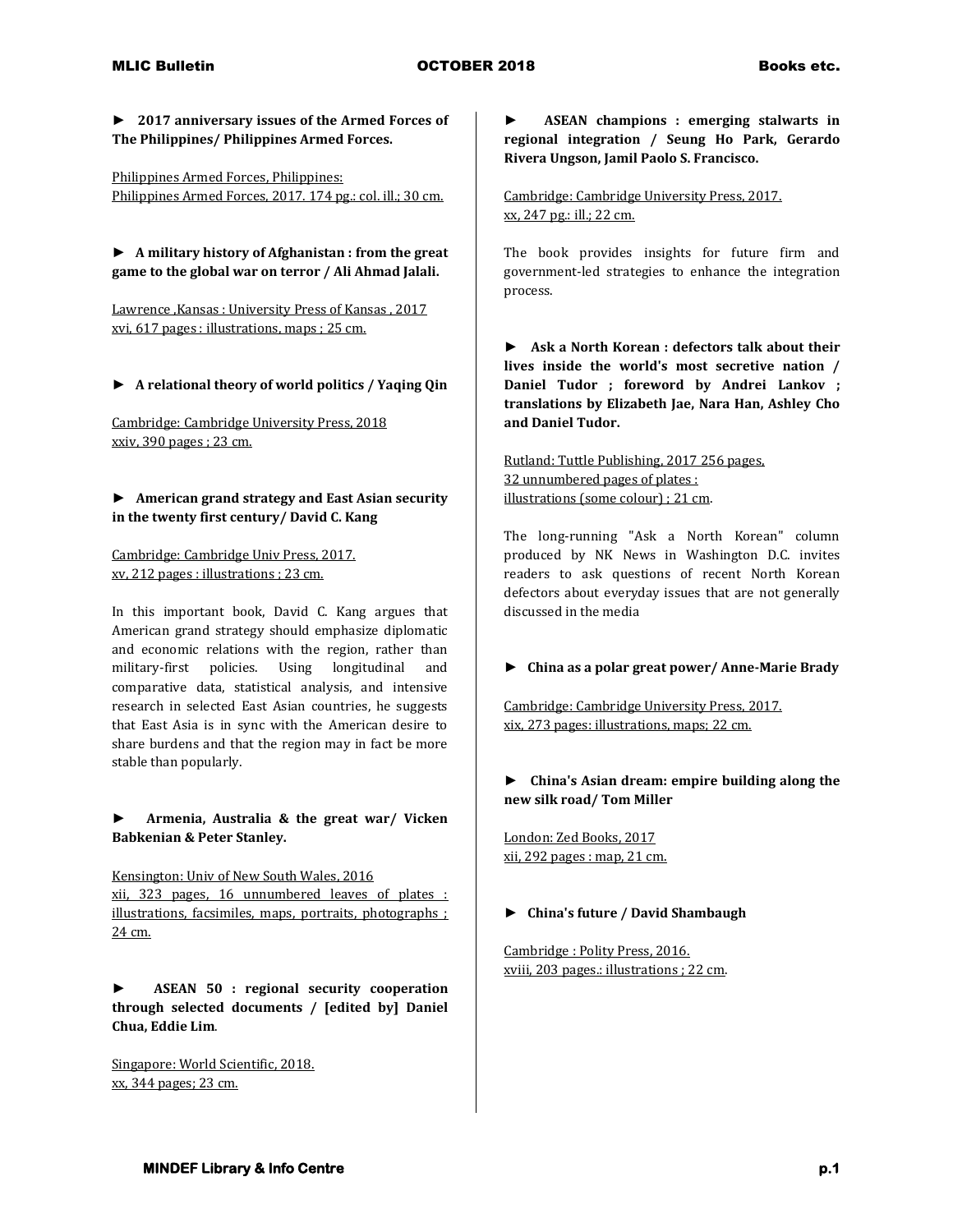**► Criminologies of the military : militarism, national security and justice / edited by Andrew Goldsmith and Ben Wadham.**

Oxford, New York : Hart Publishing, 2018 x, 212 pages ; 24 cm.

This innovative collection offers one of the first analyses of criminologies of the military from an interdisciplinary perspective.

# **► Dilemmas of humanitarian aid in the twentieth century / edited by Johannes Paulmann.**

Oxford, New York : Oxford University Press, 2016 ix, 451 pages ; 22 cm.

This volume explores the history of humanitarian aid revealing fundamental dilemmas inherent in humanitarian practice for more than a century.

**► Disaster risk reduction for the built environment/ Lee Bosher and Ksenia Chmutina.**

Hoboken: Wiley-Blackwell, 2017 xxxiii, 267 pages : illustrations ; 25 cm.

**► Disruptive power : the crisis of the state in the digital age / Taylor Owen.**

Oxford, New York : Oxford university Press, 2015 x, 248 pages ; 24 cm

For each chapter of Owen's book will look at a different aspect of international affairs, profiling the disruptive innovators and demonstrating how they are challenging existing power structures for good and ill.

### **► Drug trafficking and international security/ Paul Rexton Kan**

Lanham: Rowman & Littlefield, 2016 xii, 223 pages; 23 cm.

### **► Evidence for hope : making human rights work in the 21st century / Kathryn Sikkink.**

Princeton , New Jersey : Princeton University Press/ 2017viii, 318 pages : illustrations, charts ; 25 cm.

A history of the successes of the human rights movement and a case for why human rights work Evidence for Hope makes the case that, yes, human rights work. Critics may counter that the movement is in serious jeopardy or even a questionable byproduct of Western imperialism.

**► From resilience to revolution : how foreign interventions destabilize the Middle East / Sean L. Yom.**

New York: Columbia University Press, 2015 xiii, 294 pages ; 24 cm.

A key text for foreign policy scholars, From Resilience to Revolution shows how outside interference can corrupt the most basic choices of governance: who to reward, who to punish, who to compensate, and who to manipulate.

# **► Global kawal: the Filipino soldier in the United Nations Blue Beret/ Colonel Roberto T Ancan.**

Quezon City: Armed Forces of the Philippines, 2015. 75 pg.: ill. (some Col.); 31 cm.

**► Governing from the skies : a global history of aerial bombing / Thomas Hippler ; Translated by David Fernbach.**

London : Verso, 2017 xxii, 218 pages ; 21 cm.

This is the political shift that has led us today to a world governance under United States hegemony defined as 'perpetual low-intensity war', which is presently striking regions such as Yemen and Pakistan, but which tomorrow could spread to the whole world population.

**► Homecomings : the belated return of Japan's lost soldiers / Yoshikuni Igarashi.**

New York: Columbia University Press, 2016 viii, 302 pages : illustrations, maps ; 24 cm.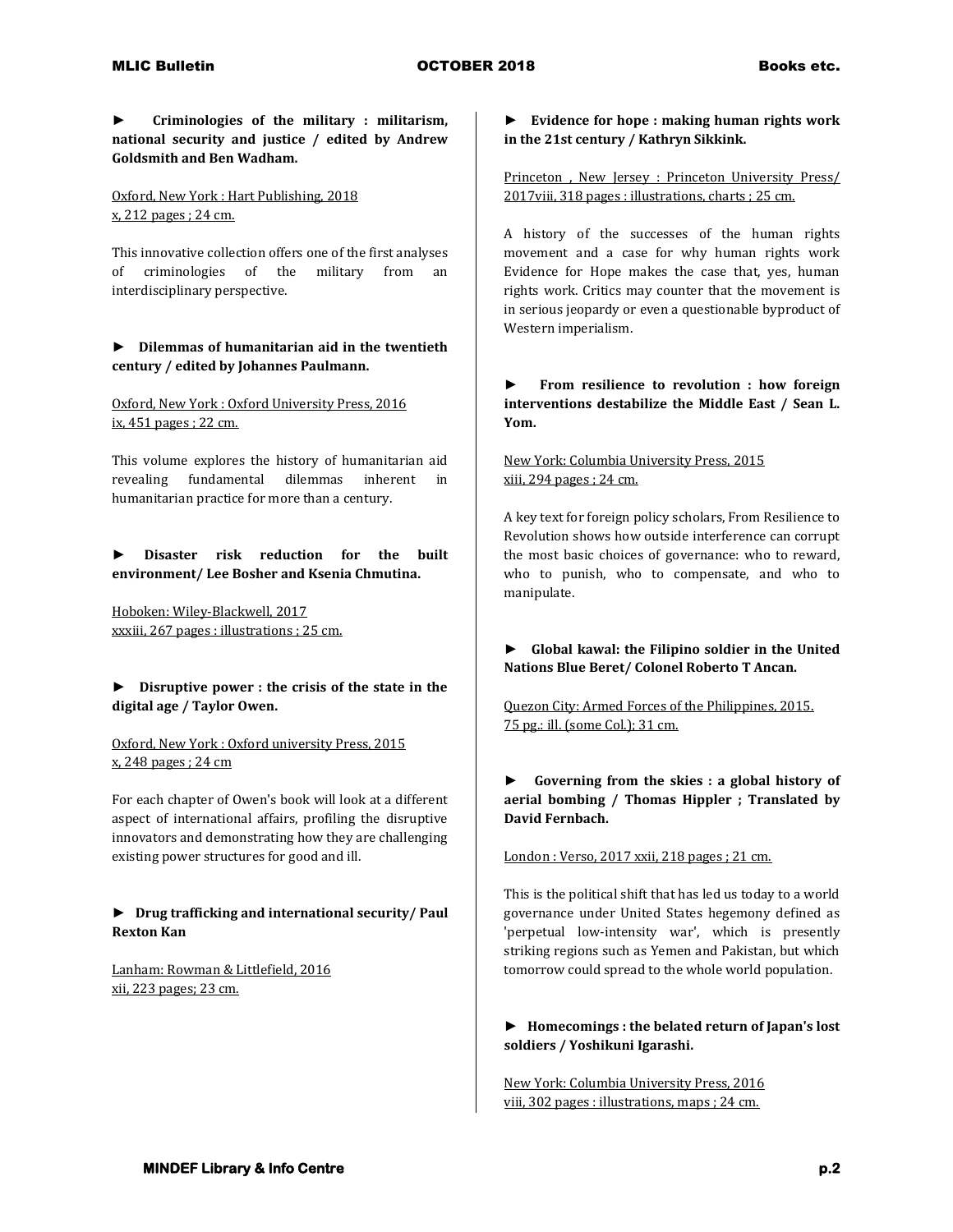**► How Asian women lead : lessons for global corporations / Jane Horan**

New York: Palgrave Macmillan, 2014 ix, 172 pages ; 25 cm.

This text provides a vastly different picture than Western-focused leadership literature, highlighting obstacles Asian women face reaching the top, and looking beneath the corporate surface to show cultural and family perspectives.

**► Humanitarian ethics: a guide to the morality of aid in war and disaster/ Hugo Slim**

London: C Hurst & Company, 2015. xii, 300 pages; 21 cm.

**► International intervention and local politics/ Shahar Hameiri, Caroline Hughes and Fabio Scarpello**

Cambridge: Cambridge University Press, 2017. xii, 253 pages ; 23 cm.

**► It's my country too : women's military stories from the American Revolution to Afghanistan / edited by Jerri Bell and Tracy Crow ; foreword by Kayla Williams.**

Washington : Potomac Books, 2017 xxi, 330 pages, 22 unnumbered pages of plates : illustrations ; 24 cm.

This inspiring anthology is the first to convey the noteworthy experiences and contributions of women in the American military in their own words-from the Revolutionary War to the present wars in the Middle East.

# **► Jane's world air forces / Lindsay Peacock and Eleanor Keymer.**

Issue 48 Coulsdon, UK : Jane's Information Group, 2018. [12], 729 pg.

Alphabetical listing by country of all air forces. Each entry includes assessment of the air force, deployments, order of battle, operational art and tactical doctrine, training, procurement, and tables of fixed and rotary wing aircraft and missiles in service. Executive summary lists details of major procurement events during the previous six months. No longer included: inventories of other aircraft operators, photographs, maps of airbase locations, cross referenced indexes.

# **► Malaysian battalion: United Nations interim force in Lebanon (Julai 2009 - April 2010)/ Markas Angkatan Bersama.**

Markas Angkatan Bersama Ampang: Permai Padujaya Sdn Bhd, 2010. 250 pg.: col. ill., maps; 31 cm.

### **► Mapping naval warfare : a visual history of conflict at sea / Jeremy Black.**

Oxford: Osprey Publishing Ltd, 2017 192 pages : illustrations, maps ; 29 m.

This book examines stunning original maps from a series of key conflicts from the Spanish Armada, the American Wars of Independence, and the Napoleonic wars to twentieth century conflicts from the First World War to Vietnam, and explains how they were represented through mapping and how the maps produced helped naval commanders to plan their strategy.

**► Marketing management and communications in the public sector/ Martial Pasquier and Jean-Patrick Villeneuve.**

Second edition London: Routledge, 2018 x, 264 pg.: ill.; 23 cm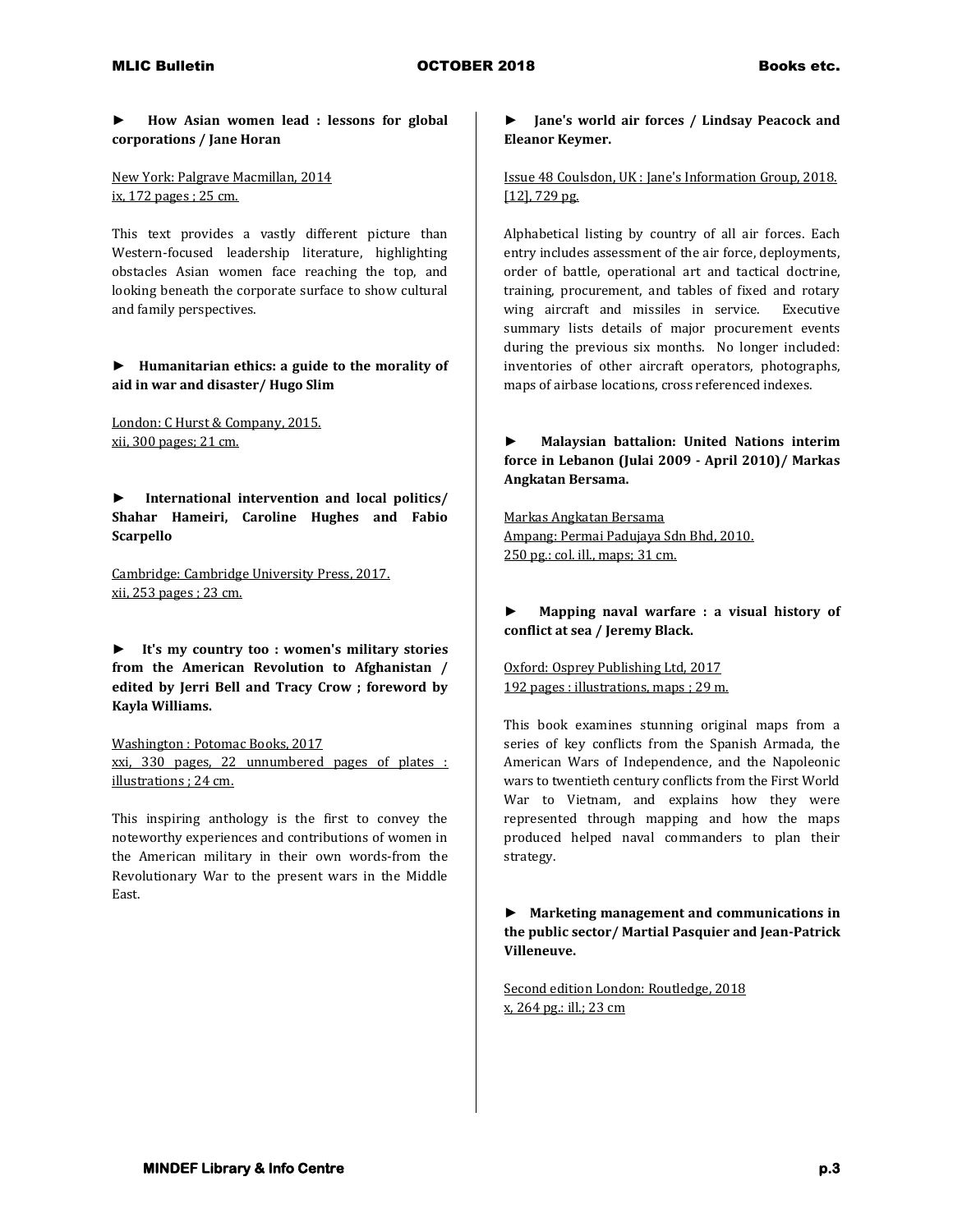**► Meraih 27 darjat/ Pusat Da'wah Islamiah Brunei Darussalam**

Pusat Da'wah Islamiah Brunei Darussalam [Bandar Seri Begawan] : Pusat Da'wah Islamiah, 2017. 54 pg.; 25 cm.

**► Military force and elite power in the formation of modern china/ Edward A. Mccord**

London: Routledge, 2016 xiii, 183 pages; 23 cm.

**► Military soft power: public diplomacy through military educational exchanges/ Carol L. Atkinson**

Lanham: Rowman & Littlefield, 2014 xiii, 189 pg: ill.; 23 cm.

#### **► Misunderstanding terrorism / Marc Sageman.**

Philadelphia, Pennsylvania : University of Pennsylvania Press, 2017. 213 pages ; 23 cm.

The post-9/11 decade experienced the emergence of new forms of political violence and new terrorist actors.

**► My life as a spy: investigations in a secret police file / Katherine Verdery**

Durham: Duke University Press, 2018. xvi, 323 pages : illustrations, portraits ; 23 cm.

**► Old soldiers don't fade away: they tell stories/ K Rajamanikam (ed.)**

Singapore: SAF Veterans League, 2015. 193 pg.: ill.; 21 cm.

**► Once and future partners: the United States, Russia and nuclear non-proliferation/ William C. Potter (ed.)**

London: the International Institute for Strategic Studies, 2018. 293 pg.; 23 cm.

**► Policing and social media: social control in an era of new media/ Dr Christopher J Schneider.**

Lanham: Lexington Books, 2017. 159 pg.; 23 cm.

**► Raven rock: the story of the U.S. governments secret plan to save its self-while the rest of us die/ Graff Garrett M**

New York: Simon & Schuster, 2017 529 pg.: ill.( some col.), map; 21 cm.

### **► Rebel prince : the power, passion and defiance of Prince Charles / Tom Bower.**

London: William Collins, an imprint of HarperCollins Publishers, 2018 xv, 366 pages, 16 unnumbered pages of plates : illustrations (chiefly colour), portraits ; 24 cm.

Bower's book, relying on the testimony from over 120 people employed or welcomed into the inner sanctum of Clarence House, reveals a royal household rife with intrigue and misconduct. The result is a book which uniquely will probe into the character and court of the Charles that no one, until now, has seen.

**► Regional risk and security in Japan : whither the everyday / Glenn D. Hook, Ra Mason and Paul O'Shea**

London: Routledge, 2015 xvii, 238 pages : illustrations ; 24 cm.

**► Sebuah kemenangan nyata: kisah hidup nabi serta peperangan di zamannya:/ Nik Abdul Aziz Nik Mat**

Selangor: Kemilau Publika Sdn Bhd, 2015 xiii, 514 pg.; 25 cm.

### **► Southeast Asian affairs 2018 / edited by Malcolm Cook and Daljit Singh**

Singapore: Institute of Southeast Asian, 2018 xv, 444 pages: illustrations, maps; 26 cm.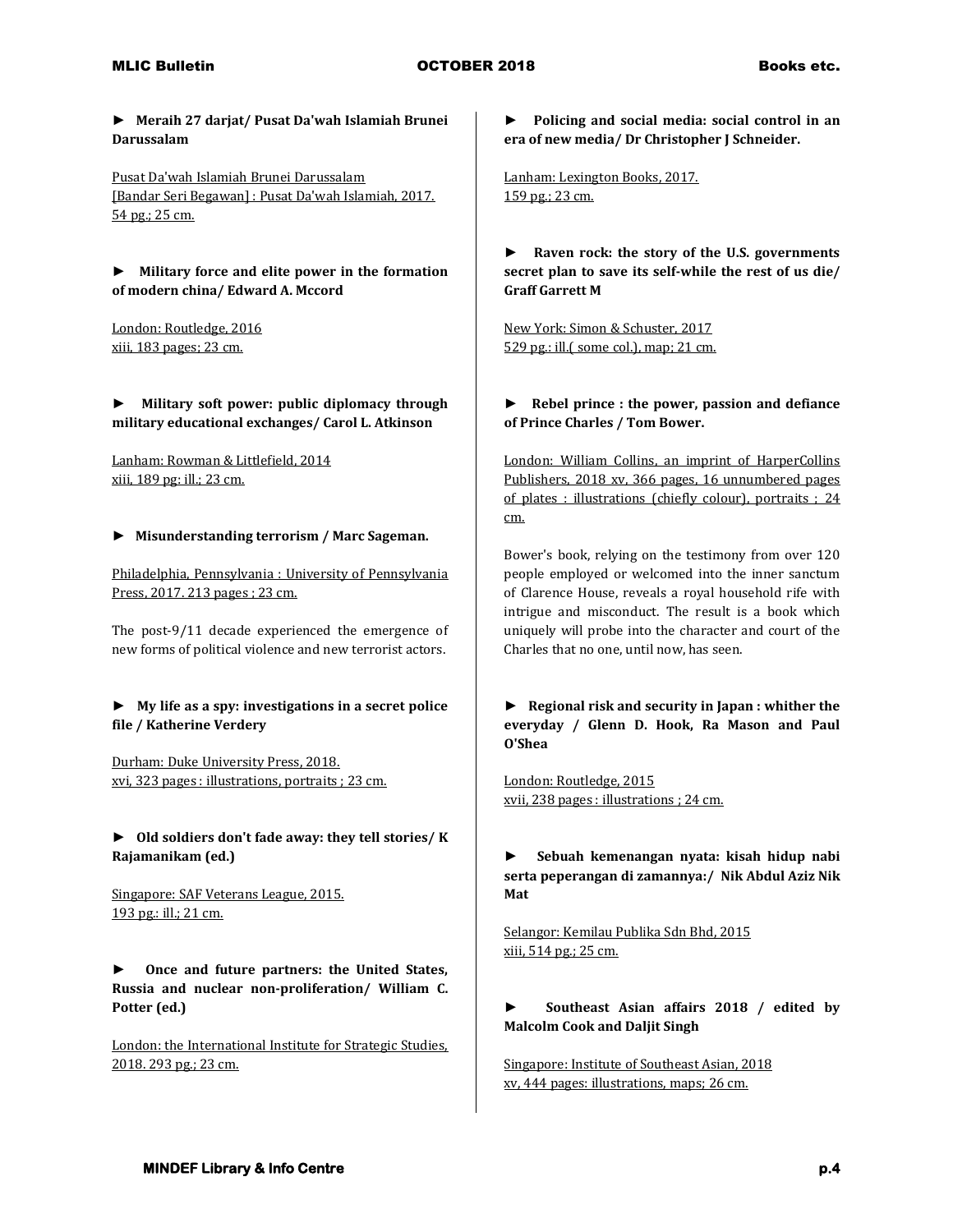# MLIC Bulletin **Allection COCTOBER 2018** Books etc.

**► Thailand: shifting ground between the US and a rising China / Benjamin Zawacki**

London: Zed Books, 2017 xiv, 370 pages; 23 cm.

**► The art of creating power : Freedman on strategy / Benedict Wilkinson, James Gow (editors).**

London: C. Hurst & Co. (Publishers) Ltd., 2017 xxvii, 484 pages ; 23 cm.

**► The ASEAN economic community and beyond: myths and realities / Sanchita Basu Das**

Singapore: ISEAS, 2016 xvi, 290 pages : illustrations ; 23 cm.

**► The ASEAN miracle: a catalyst for peace/ Kishore Mahbubani and Jeffery Sng**

Singapore: Nus Press, 2017 xv, 264 pg. ill.; maps. 23 cm.

**► The British and the Vietnam war: their way with LBJ/ Nicholas Tarling**

Singapore: Nus Press, 2017. x, 451 pages ; 23 cm.

**► The four aspects of joint: a model for comparatively evaluating the extent of jointness whithin army forces/ Aaron P. Jackson**

canberra: Defence Publishing Service, 2018. 78 pg.: ill. (som. col.); 21 cm.

**► The Great War and the Middle East : a strategic study / Rob Johnson.**

First edition. Oxford: Oxford University Press, 2016 xviii, 354 pages : illustrations, maps ; 24 cm.

**► The power triangle : military, security, and politics in regime change /cHazem Kandil**.

New York : Oxford University Press, 2016 xiii, 403 pages ; 25 cm.

**► The Royal Air Force day by day : 1918-2018 / Graham Pitchfork ; foreword by Sir Stephen Hillier.**

Stroud, Gloucestershire : History Press, 2017 424 pages ; 31 cm.

**► The six-day war: the breaking of the Middle East/ Guy Laron**

New Haven: Yale University Press, 2018 x, 368 pages: illustrations, map; 20 cm.

**► A theory of world politics/ Mathias Albert**

Cambridge: Cambridge University Press, 2017. xiii, 254 pages; 23 cm.

**► Understanding cyber conflict : 14 analogies / edited by George Perkovich, Ariel E. Levite.**

Washington: Georgetown University Press, 2017 viii, 297 pages; 25 cm.

**► Vietnam war US & allied combat equipments / Gordon L Rottman ; illustrated by Adam Hook.**

Oxford : Osprey Publishing , 2017 64 pages.: illustrations (some colors); 25 cm.

**► Weapon of choice : small arms and the culture of military innovation / Matthew Ford.**

London : Hurst & Company , 2017. xii, 248 pages ; 22 cm.

This work examines Western military technological innovation through the lens of developments in small arms during the twentieth century.